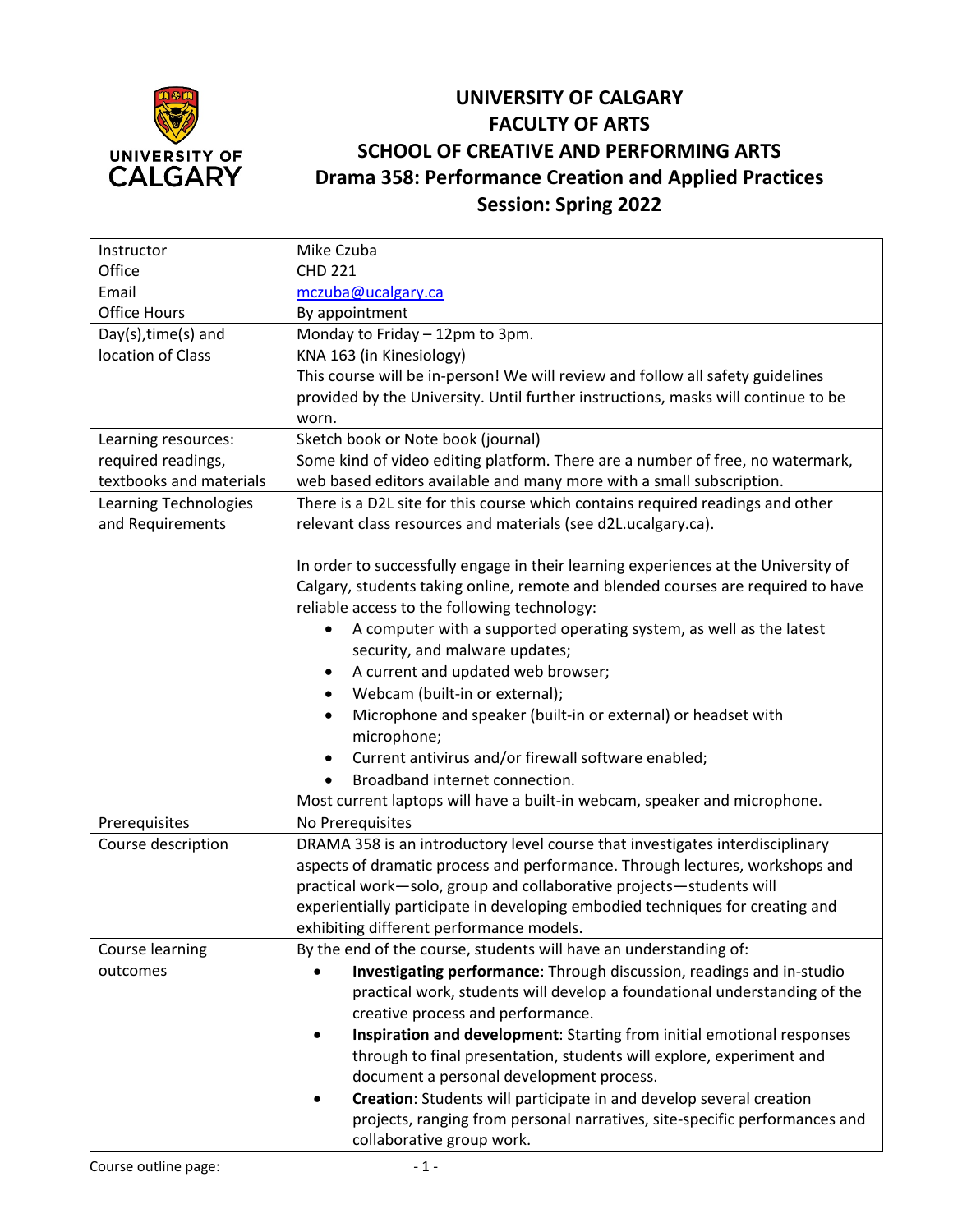|                       | Collaboration: Students will learn team-based leadership skills and<br>$\bullet$     |
|-----------------------|--------------------------------------------------------------------------------------|
|                       | techniques relating to the successful creation and development of group              |
|                       | projects.                                                                            |
|                       | Critique: Tools and tips to comment and give feedback in a supportive                |
|                       | environment.                                                                         |
| Course schedule       | Dates may shift slightly, but not without advance warning.                           |
|                       |                                                                                      |
|                       | Solo Activities:                                                                     |
|                       | Physical Embodiment (10%) (May 13)<br>$\bullet$                                      |
|                       | Personal Narrative (video) (20%): (May 27)                                           |
|                       | Final Performance Project (30%) (June 15-16)                                         |
|                       |                                                                                      |
|                       | Group Activities:                                                                    |
|                       | Site-Specific Performance (20%): (June 3)                                            |
|                       |                                                                                      |
|                       | Written work:                                                                        |
|                       | Process Reflection (D2L) (10%) After each assignment.                                |
|                       |                                                                                      |
| How to submit         | ** All assignments will be performed live - accept the Personal Narrative which will |
| assignments.          | be filmed (phone, computer, camera), simply edited and submitted. The instructor     |
|                       | will assemble the assignments in a larger video that will be uploaded on D2L and     |
|                       | we will watch them all in class the following day, followed by critique, discussions |
|                       | and questions.                                                                       |
| Assessment components | Assignment #1:                                                                       |
|                       | <b>Value: 10%</b>                                                                    |
|                       | Type: Solo presentation.                                                             |
|                       | Description: By observing the physical movements of someone you don't know,          |
|                       | students will 're-create' their subject's physicality, how they move, sit, walk, by  |
|                       | embodying them. (approx. 1 to 2 minutes)                                             |
|                       |                                                                                      |
|                       | Assignment #2                                                                        |
|                       | <b>Value: 20%</b>                                                                    |
|                       | Type: Solo presentation.                                                             |
|                       | Description: Create and film a 3-minute 'personal narrative' solo performance        |
|                       | including staging and design elements, inspired by a real personal experience.       |
|                       |                                                                                      |
|                       | Assignment #3<br><b>Value: 20%</b>                                                   |
|                       | <b>Type: Group Creation</b>                                                          |
|                       | Description: In small groups, students will create and develop a 5 to 7-minute site- |
|                       | specific performance. Students will be responsible for all aspects of the            |
|                       | performance, including permission to use their intended performance space.           |
|                       | Paying close attention to physical distancing and Covid protocols.                   |
|                       |                                                                                      |
|                       | Assignment #4                                                                        |
|                       | <b>Value: 30%</b>                                                                    |
|                       | Type: Solo Final Performance Project                                                 |
|                       | Description: Based on a concept hand-out at the beginning of the course, students    |
|                       | will conceptualize, explore, create and develop a fully realized 3 to 5-minute (max) |
|                       | performance. Work will be based on a theme chosen by the instructor.                 |
|                       |                                                                                      |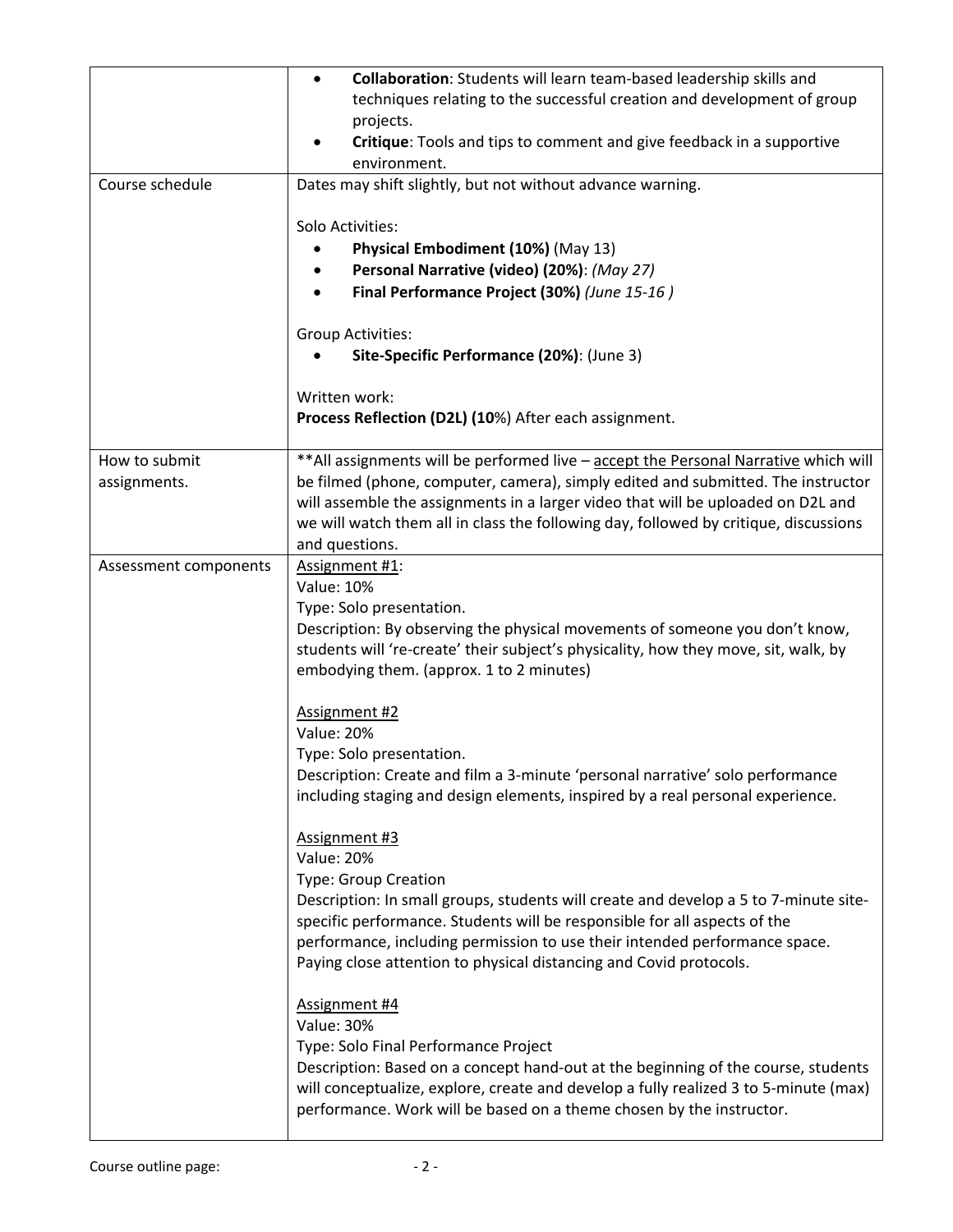|                                 | Assignment #5<br>Value 10%<br>Type: Written<br>Description: after each assignment, students will post a short reflection on the<br>discussion board of D2L, answering the questions: What surprised you? What was<br>an obstacle? What was a discovery?<br>*Growth and Participation (10%) (see below)                                                               |
|---------------------------------|----------------------------------------------------------------------------------------------------------------------------------------------------------------------------------------------------------------------------------------------------------------------------------------------------------------------------------------------------------------------|
|                                 |                                                                                                                                                                                                                                                                                                                                                                      |
| Assessment expectations         | <b>Attendance and Participation Expectations:</b><br>Growth:<br>Demonstrates successful application of concepts and skills learned during in-class<br>exercises, as well as the student's initiative, their commitment to the work, their<br>willingness to take risks, and their ability to receive and to integrate criticism<br>into successive class activities. |
|                                 | <b>Participation:</b> Demonstrates punctual attendance, interest in the work,<br>concentration, focus and commitment to class and group projects, preparation,<br>and an overall positive contribution to class discussions and activities.                                                                                                                          |
|                                 | In case of missed classes:<br>https://www.ucalgary.ca/registrar/registration/appeals/student-faq]                                                                                                                                                                                                                                                                    |
|                                 | Late written assignments with no documented excuse will be accepted with the<br>penalty of three points deducted from the final mark for EACH DAY or portion<br>thereof past the deadline.                                                                                                                                                                           |
|                                 | Criteria That Must Be Met To Pass:<br>• Complete all assigned elements;<br>• Passing grade.                                                                                                                                                                                                                                                                          |
|                                 | <b>Expectations for Writing:</b><br>Writing skills are important to academic study across all disciplines. Consequently,<br>instructors may use their assessment of writing quality as a factor in the evaluation<br>of student work. Please refer to the Undergraduate Calendar E.2 Writing Across<br>the Curriculum policy for details.                            |
| Grading scale                   | For the course as a whole, letter grades should be understood as follows, as<br>outlined in section F.1.Grading System and Transcripts of the Calendar:<br>https://www.ucalgary.ca/pubs/calendar/current/f-1.html.                                                                                                                                                   |
|                                 | A grade of "C-" or below may not be sufficient for promotion or graduation, see<br>specific faculty regulations.<br>The number of "D" and "D+" grades acceptable for credit is subject to specific<br>undergraduate faculty promotional policy.                                                                                                                      |
| Guidelines for Zoom<br>Sessions | Zoom is a video conferencing program that will allow us to meet at specific times for a<br>"live" video conference, so that we can have the opportunity to meet each other virtually<br>and discuss relevant course topics as a learning community.                                                                                                                  |
|                                 | To help ensure Zoom sessions are private, do not share the Zoom link or password with<br>others, or on any social media platforms. Zoom links and passwords are only intended for<br>students registered in the course. Zoom recordings and materials presented in Zoom,                                                                                             |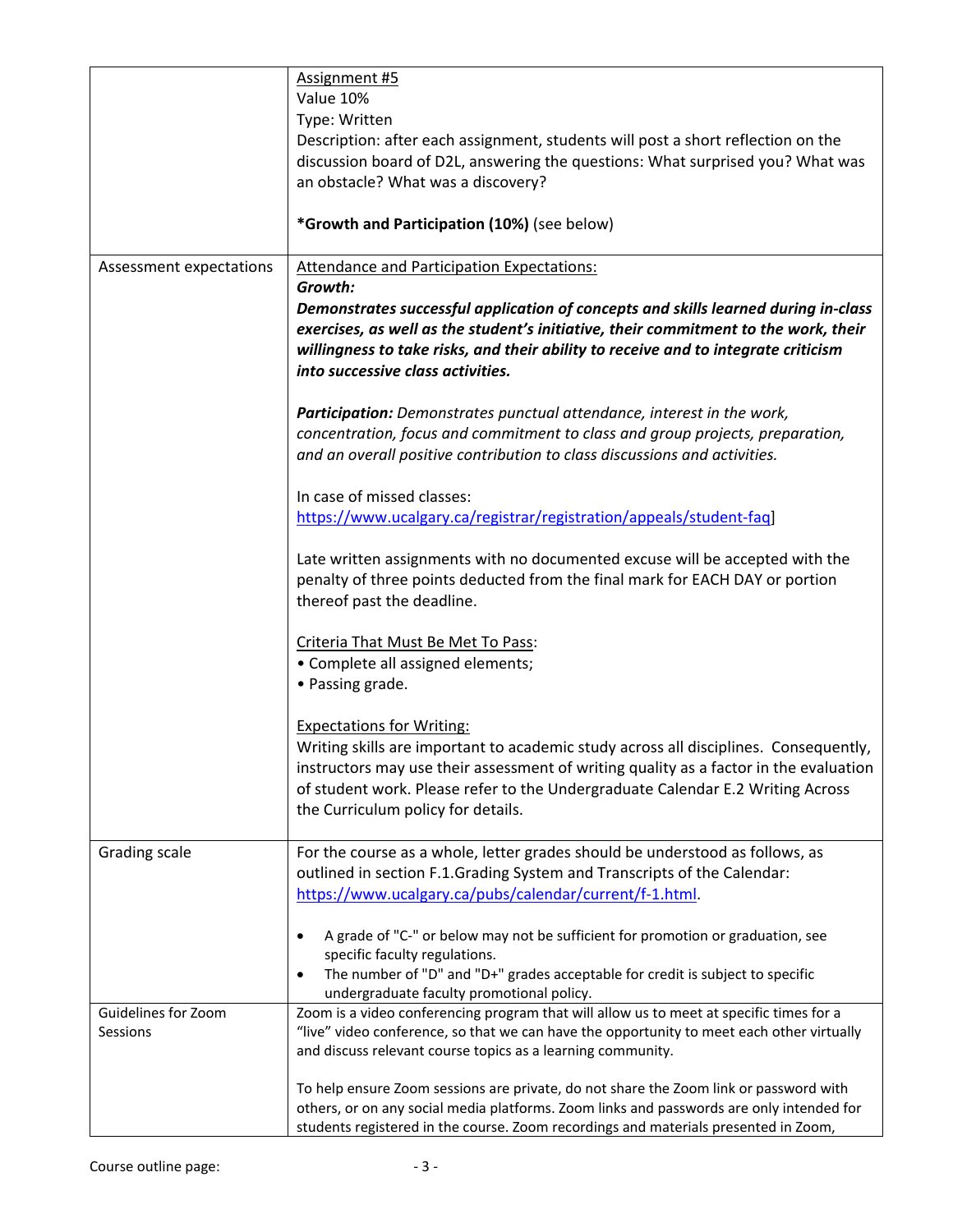|                                   | including any teaching materials, must not be shared, distributed or published without the<br>instructor's permission.                                                                                                                                                                                                                                                                                                                                                                                                                                                                                                                                                                                                                                                                                                                                                                                                                                                                                                                                                                                                                                                                                                                                             |
|-----------------------------------|--------------------------------------------------------------------------------------------------------------------------------------------------------------------------------------------------------------------------------------------------------------------------------------------------------------------------------------------------------------------------------------------------------------------------------------------------------------------------------------------------------------------------------------------------------------------------------------------------------------------------------------------------------------------------------------------------------------------------------------------------------------------------------------------------------------------------------------------------------------------------------------------------------------------------------------------------------------------------------------------------------------------------------------------------------------------------------------------------------------------------------------------------------------------------------------------------------------------------------------------------------------------|
|                                   | The use of video conferencing programs relies on participants to act ethically, honestly and<br>with integrity; and in accordance with the principles of fairness, good faith, and respect (as<br>per the Code of Conduct). When entering Zoom or other video conferencing sessions (such<br>as MS Teams), you play a role in helping create an effective, safe and respectful learning<br>environment. Please be mindful of how your behaviour in these sessions may affect others.<br>Participants are required to use names officially associated with their UCID (legal or<br>preferred names listed in the Student Centre) when engaging in these activities.<br>Instructors/moderators can remove those whose names do not appear on class rosters.<br>Non-compliance may be investigated under relevant University of Calgary conduct policies<br>(e.g Student Non-Academic Misconduct Policy). If participants have difficulties complying<br>with this requirement, they should email the instructor of the class explaining why, so the<br>instructor may consider whether to grant an exception, and on what terms. For more<br>information on how to get the most out of your zoom sessions visit:<br>https://elearn.ucalgary.ca/guidelines-for-zoom/. |
|                                   | If you are unable to attend a Zoom session, please contact your instructor to arrange an<br>alternative activity for the missed session (e.g., to review a recorded session). Please be<br>prepared, as best as you are able, to join class in a quiet space that will allow you to be<br>fully present and engaged in Zoom sessions. Students will be advised by their instructor<br>when they are expected to turn on their webcam (for group work, presentations, etc.).                                                                                                                                                                                                                                                                                                                                                                                                                                                                                                                                                                                                                                                                                                                                                                                        |
|                                   | The instructor may record online Zoom class sessions for the purposes of supporting<br>student learning in this class - such as making the recording available for review of the<br>session or for students who miss a session. Students will be advised before the instructor<br>initiates a recording of a Zoom session. These recordings will be used to support student<br>learning only and will not be shared or used for any other purpose.                                                                                                                                                                                                                                                                                                                                                                                                                                                                                                                                                                                                                                                                                                                                                                                                                 |
| <b>Academic Accommodation</b>     | It is the student's responsibility to request academic accommodations according to the<br>University policies and procedures listed below. The Student Accommodations policy is<br>available at https://ucalgary.ca/student-services/access/prospective-students/academic-<br>accommodations.                                                                                                                                                                                                                                                                                                                                                                                                                                                                                                                                                                                                                                                                                                                                                                                                                                                                                                                                                                      |
|                                   | Students needing an accommodation based on disability or medical concerns should<br>contact Student Accessibility Services (SAS) in accordance with the Procedure for<br>Accommodations for Students with Disabilities (https://www.ucalgary.ca/legal-<br>services/sites/default/files/teams/1/Policies-Accommodation-for-Students-with-<br>Disabilities-Procedure.pdf).                                                                                                                                                                                                                                                                                                                                                                                                                                                                                                                                                                                                                                                                                                                                                                                                                                                                                           |
|                                   | Students who require an accommodation in relation to their coursework or to fulfill<br>requirements for a graduate degree, based on a Protected Ground other than Disability<br>should communicate this need in writing to their Instructor.<br>SAS will process the request and issue letters of accommodation to instructors. For<br>additional information on support services and accommodations for students with<br>disabilities, visit www.ucalgary.ca/access/.                                                                                                                                                                                                                                                                                                                                                                                                                                                                                                                                                                                                                                                                                                                                                                                             |
| Academic integrity,<br>plagiarism | Academic Misconduct refers to student behavior which compromises proper assessment of<br>a student's academic activities and includes: cheating; fabrication; falsification; plagiarism;<br>unauthorized assistance; failure to comply with an instructor's expectations regarding<br>conduct required of students completing academic assessments in their courses; and<br>failure to comply with exam regulations applied by the Registrar.                                                                                                                                                                                                                                                                                                                                                                                                                                                                                                                                                                                                                                                                                                                                                                                                                      |
|                                   | For information on the Student Academic Misconduct Policy and Procedure please visit:<br>https://www.ucalgary.ca/legal-services/sites/default/files/teams/1/Policies-Student-<br>Academic-Misconduct-Policy.pdf and https://www.ucalgary.ca/legal-<br>services/sites/default/files/teams/1/Policies-Student-Academic-Misconduct-<br>Procedure.pdf. Additional information is available on the Academic Integrity Website<br>at https://ucalgary.ca/student-services/student-success/learning/academic-integrity.                                                                                                                                                                                                                                                                                                                                                                                                                                                                                                                                                                                                                                                                                                                                                   |